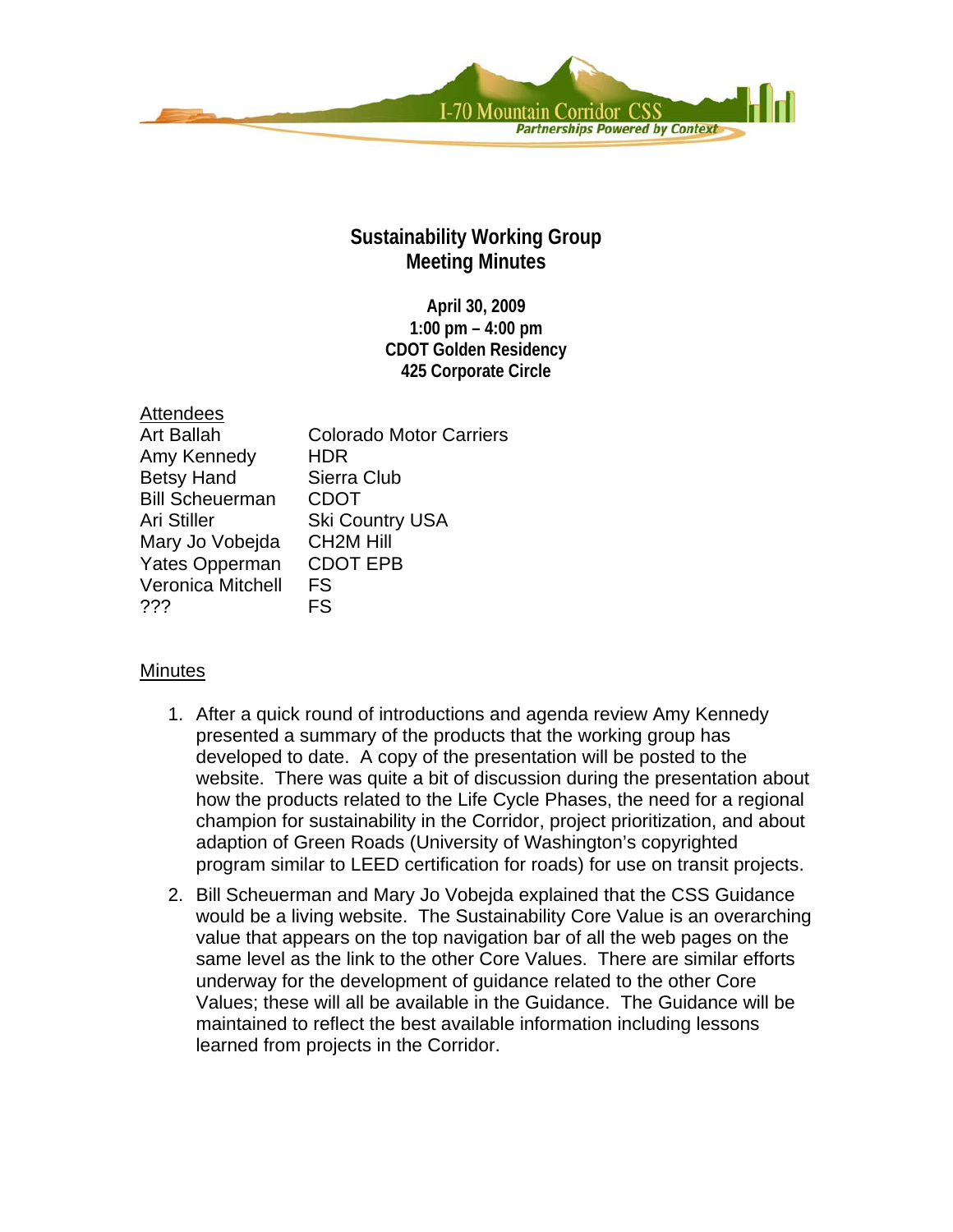- 3. The group was eager to discuss the individual documents and began by reviewing the Sustainability Core Value and the Sustainability Principles. The Principles had been reviewed previously and reflected the diversity of opinions related to sustainability in the Corridor. It was suggested that the term "Principles" be replaced with "Goals" and that the wording of the introduction be edited to remove mention of measuring actions. Betsy Hand stressed the importance of not diminishing resources for future generations which has been reflected in several of the Principles. Betsy expressed concern of how consideration will be given to the Principles during the project. Amy pointed out the criteria found further back in the package. Harry Dale had emailed comments to the Working Group expressing a strong desire for criteria specific to Peak Oil and GHG. Thad Noll had endorsed these comments as well.
- 4. The group skipped ahead to the criteria and noted that it was set up to narrow down the range of options and would be applied during the second life cycle phase –Project Development. The list presented is a starting point for project teams to craft project specific criteria. The team discussed adding more definitive criteria (i.e. reduction of VMT) and there was concern about limiting the future project teams and mandating approaches. Both of these can be addressed: additional criteria will be added as guidance and a strong explanation will be included to provide guidance on the use of these criteria on a specific project.
- 5. Yates Opperman and Art Ballah indicated a concern about mandating criteria that could result in forcing an option or reducing options. Bill expressed concern about how far analyses should go in considering impacts using the example of requiring teams to include alternate energy sources. He noted that the actual, overall impact of ethanol fuels was much greater than the cost at the pump if the actual agricultural production, processing, and transport are considered.
- 6. The majority of the group agreed that efforts should be kept at high level and provide guidance for future projects. Betsy continued to express concern about this approach not having enough weight and a desire to add stronger language regarding sustainability and provide more precise direction on what needs to be evaluated.
- 7. Also of concern to Betsy was the lack of an explicit role of sustainability in Corridor Planning (Prioritization). The group spent time reviewing the process by which projects are identified and included in statewide planning efforts noting that this role fell to the COGs, MPOs, and planning regions. Amy indicated that projects that make it into the plans had to constructible, fundable, and environmentally cleared, implying an inherent consideration of sustainability.
- 8. Betsy requested that a link to the Governor's Climate Action Plan be included in the Guidance. This will be added.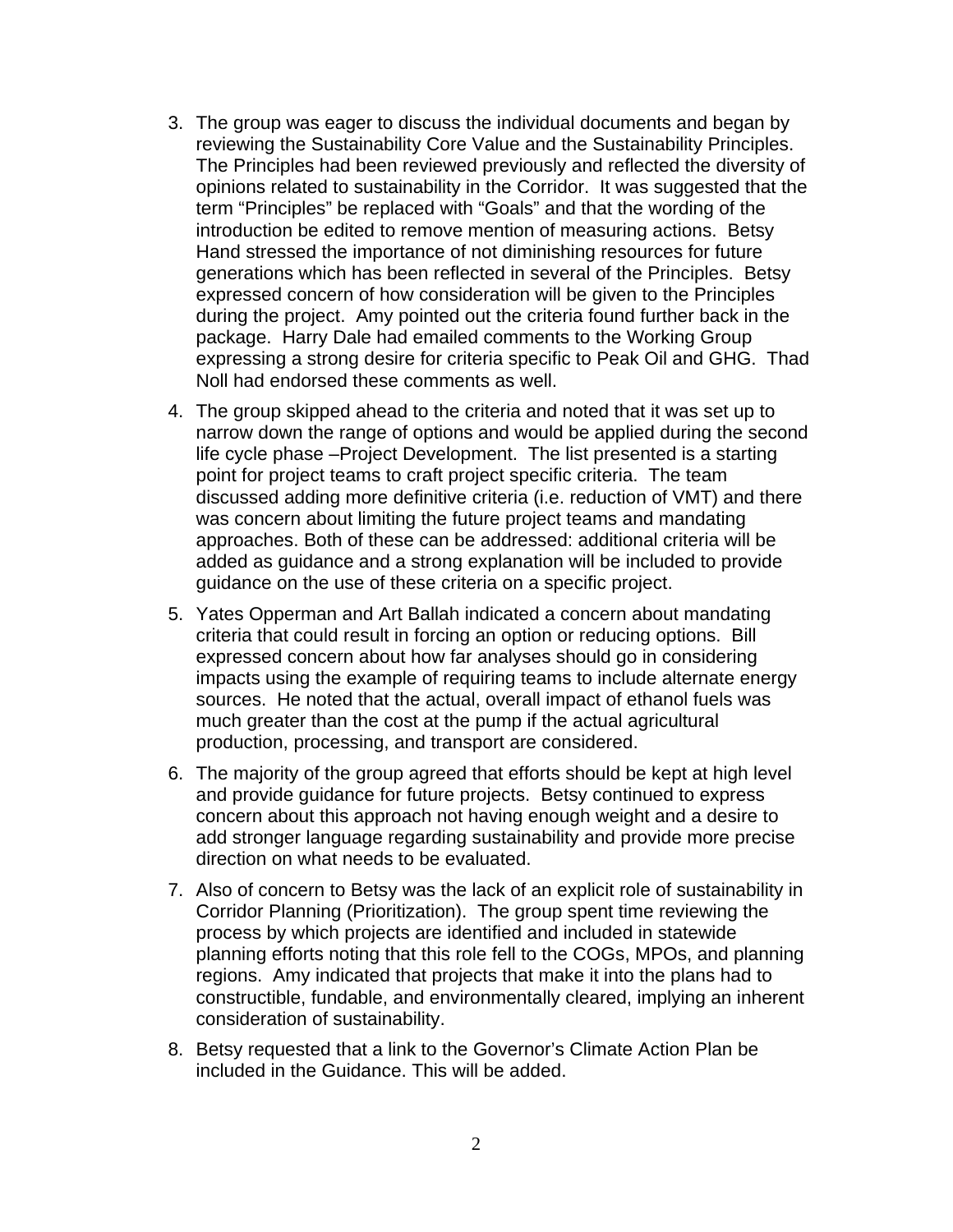- 9. Yates cautioned the mixing of criteria that rate alternatives against an outside benchmark with those that weigh alternatives against each other. The teamed discussed refinement activities highlighting the fact that this occurred after an alternative had been selected. The list is a starting point for future project teams to consider. The group agreed to add 'increasing the amount of renewable energy used' as a potential refinement.
- 10. Betsy objected to the use of Green Roads as it had the word "road" in it; however if the group uses that program it needs to be properly acknowledged as it is copyrighted material. Ari Stiller noted that the example point system could be easily adapted to transit (i.e. reduction of impacts from construction activities). The group agreed that a point system would be appropriate to use.
- 11. Bill stated that CDOT is not allowed to incorporate this type of checklist into RFPs but specs could be developed for individual projects that capture these goals. Yates described a similar approach called the Cascadia scorecard that took into consideration more than just transportation; Amy will send a web link out to the working group for this material.
- 12. The group discussed the Sustainability Success Tracking agreeing on the need for a champion for sustainability in the Corridor to help in the tracking of Corridor trends and information. CDOT has already gathered much of the available data in the PEIS such as land use plans and wetlands but there is no central place that will provide access to update data.
- 13. The group focused on the suggested indicators for tracking success in moving towards sustainability. Mary Jo explained that sustainability is an overarching value that can be measured by the health of the other Core Values. Veronica Mitchell pointed out that there are more indicators that could be considered; for instance, other types of crashes.
- 14. Betsy suggested that each Core Value have a sustainability goal in their deliverables. The group discussed the connections between the Principles and the indicators. There was still disagreement over the adequacy of the indicators and the criteria.
- 15. The team will revise the materials based on the conversation at the meeting, send these out to the entire group, and hold a meeting to include Harry Dale and Thad Noll to ensure that they had a chance to understand and comment on the materials.
- 16. Art Ballah informed the group of an upcoming workshop at CDOT regarding freight movement (see attached meeting notice).
- 17. The material will be presented at the Corridor Team meeting on August 28, 2009 in Silverthorne.